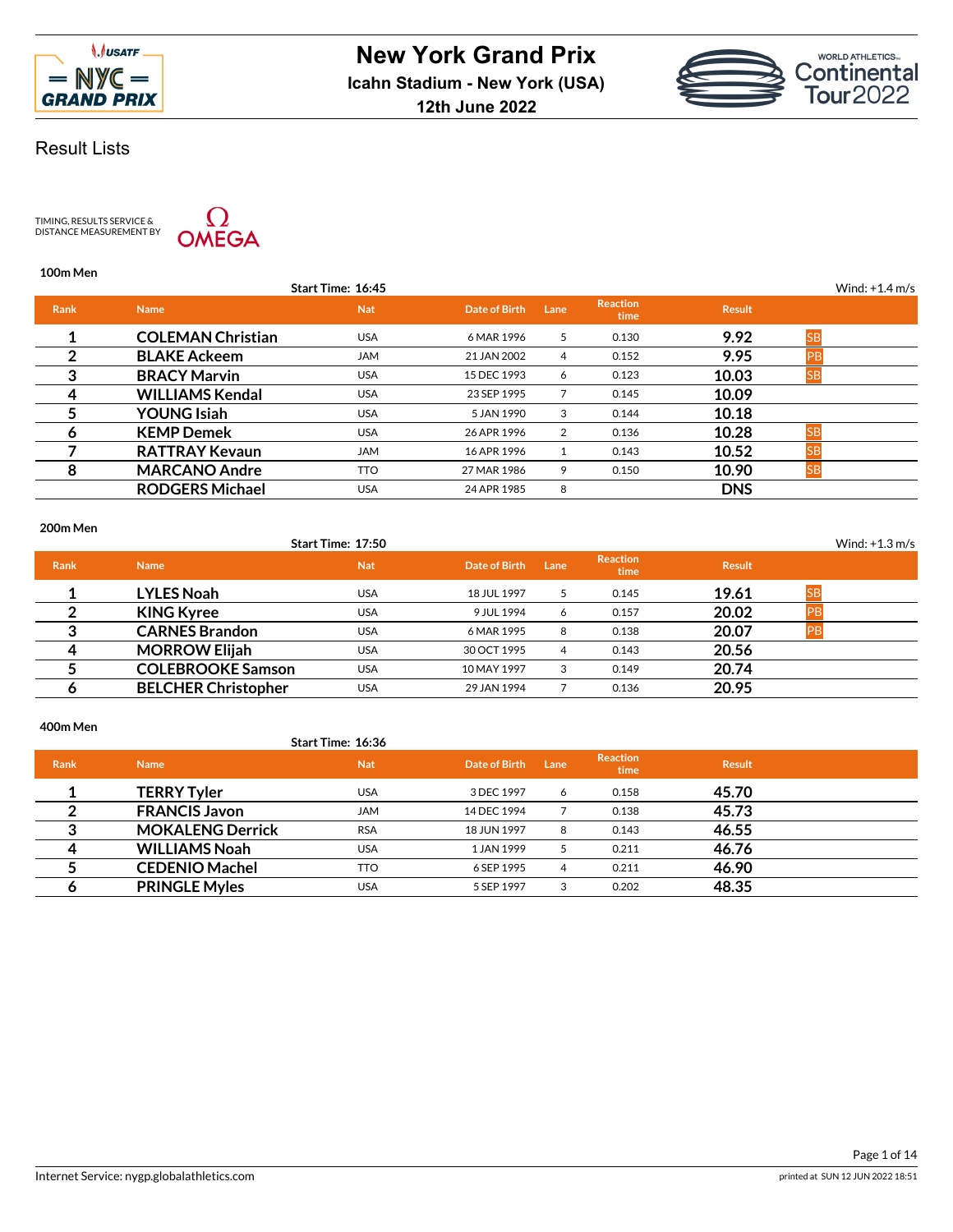



**800m Men**

|             |                            | Start Time: 17:20 |               |         |                      |  |
|-------------|----------------------------|-------------------|---------------|---------|----------------------|--|
| <b>Rank</b> | <b>Name</b>                | <b>Nat</b>        | Date of Birth | Lane    | <b>Result</b>        |  |
| 1           | <b>HOPPEL Bryce</b>        | <b>USA</b>        | 5 SEP 1997    | 7       | 1:45.07<br><b>SB</b> |  |
| 2           | <b>LÓPEZ Jesus Tonatiu</b> | <b>MEX</b>        | 2 AUG 1997    | $2 - 2$ | 1:45.16<br><b>SB</b> |  |
| 3           | <b>SOWINSKI Erik</b>       | <b>USA</b>        | 21 DEC 1989   | 3       | 1:45.50<br><b>SB</b> |  |
| 4           | <b>MURPHY Clayton</b>      | <b>USA</b>        | 26 FEB 1995   | $8 - 1$ | 1:45.62              |  |
| 5           | SÁNCHEZ Ryan               | <b>PUR</b>        | 22 JUN 1998   | $4 - 2$ | 1:45.72<br><b>SB</b> |  |
| 6           | <b>JEWETT Isajah</b>       | <b>USA</b>        | 6 FEB 1997    | 6       | 1:45.87<br>SΒ        |  |
|             | <b>HAMILTON Rajay</b>      | <b>JAM</b>        | 25 AUG 1995   | $2 - 1$ | 1:46.16<br>PB        |  |
| 8           | <b>VÁZQUEZ Wesley</b>      | <b>PUR</b>        | 27 MAR 1994   | 5       | 1:47.38              |  |
| 9           | <b>HOEY Josh</b>           | <b>USA</b>        | 1 NOV 1999    |         | 1:47.52              |  |
| 10          | <b>STREICH Shane</b>       | <b>USA</b>        | 19 SEP 1996   | $4 - 1$ | 1:48.26              |  |
|             | <b>DOWNS Robert</b>        | (PM) USA          | 17 AUG 1994   | $8 - 2$ | <b>DNF</b>           |  |
|             |                            |                   |               |         |                      |  |

**Intermediate times::** 400m 50.36 DOWNS Robert (USA)

# **1500m Men**

| <b>Masters</b> |                           | Start Time: 18:13 |            |               |  |
|----------------|---------------------------|-------------------|------------|---------------|--|
| Rank           | <b>Name</b>               | <b>Nat</b>        | born Order | <b>Result</b> |  |
|                | <b>ARMSTRONG Terrance</b> | USA               |            |               |  |
|                | <b>BRADY Peter</b>        | USA               |            |               |  |

# **110m Hurdles Men**

|             |                         | Start Time: 16:03 |               |      |                         |               | Wind: $+1.6$ m/s |
|-------------|-------------------------|-------------------|---------------|------|-------------------------|---------------|------------------|
| <b>Rank</b> | <b>Name</b>             | <b>Nat</b>        | Date of Birth | Lane | <b>Reaction</b><br>time | <b>Result</b> |                  |
|             | <b>ALLEN Devon</b>      | <b>USA</b>        | 12 DEC 1994   | 5    | 0.128                   | 12.84         | <b>WL MR PB</b>  |
|             | <b>HOLLOWAY Grant</b>   | <b>USA</b>        | 19 NOV 1997   | 6    | 0.116                   | 13.06         | JС               |
| 3           | <b>ROBERTS Daniel</b>   | <b>USA</b>        | 13 NOV 1997   | 4    | 0.156                   | 13.17         | SE               |
| 4           | <b>BRITT Jamal</b>      | <b>USA</b>        | 28 DEC 1998   | 3    | 0.139                   | 13.22         |                  |
|             | <b>BRATHWAITE Shane</b> | <b>BAR</b>        | 8 FEB 1990    | 8    | 0.133                   | 13.40(0.393)  | <b>SB</b>        |
| O           | <b>THOMAS Damion</b>    | <b>JAM</b>        | 29 JUN 1999   |      | 0.149                   | 13.40 (.399)  | <b>SB</b>        |
|             | <b>WALTERS Ruebin</b>   | <b>TTO</b>        | 2 APR 1995    | 2    | 0.139                   | 13.67         |                  |

**400m Hurdles Men**

**Start Time: 17:10**

| <b>Rank</b> | <b>Name</b>              | <b>Nat</b> | Date of Birth | Lane           | <b>Reaction</b><br>time | <b>Result</b> |           |
|-------------|--------------------------|------------|---------------|----------------|-------------------------|---------------|-----------|
|             | <b>HALL Quincy</b>       | <b>USA</b> | 31 JUL 1998   | -5             | 0.200                   | 48.75         |           |
|             | <b>LATTIN Amere</b>      | <b>USA</b> | 12 JUL 1997   | $\overline{4}$ | 0.153                   | 49.67         |           |
| ≏           | <b>BAILEY JR Aldrich</b> | <b>USA</b> | 6 FEB 1994    |                | 0.157                   | 49.94         |           |
| Δ           | <b>KENDZIERA David</b>   | <b>USA</b> | 9 SEP 1994    | 6              | 0.170                   | 50.29         |           |
|             | <b>CLARKE Andre</b>      | <b>JAM</b> | 6 JUN 1992    | 3              | 0.171                   | 51.17         |           |
|             | <b>TATUM Malcum</b>      | <b>USA</b> |               |                | 0.194                   | 52.42         | <b>SB</b> |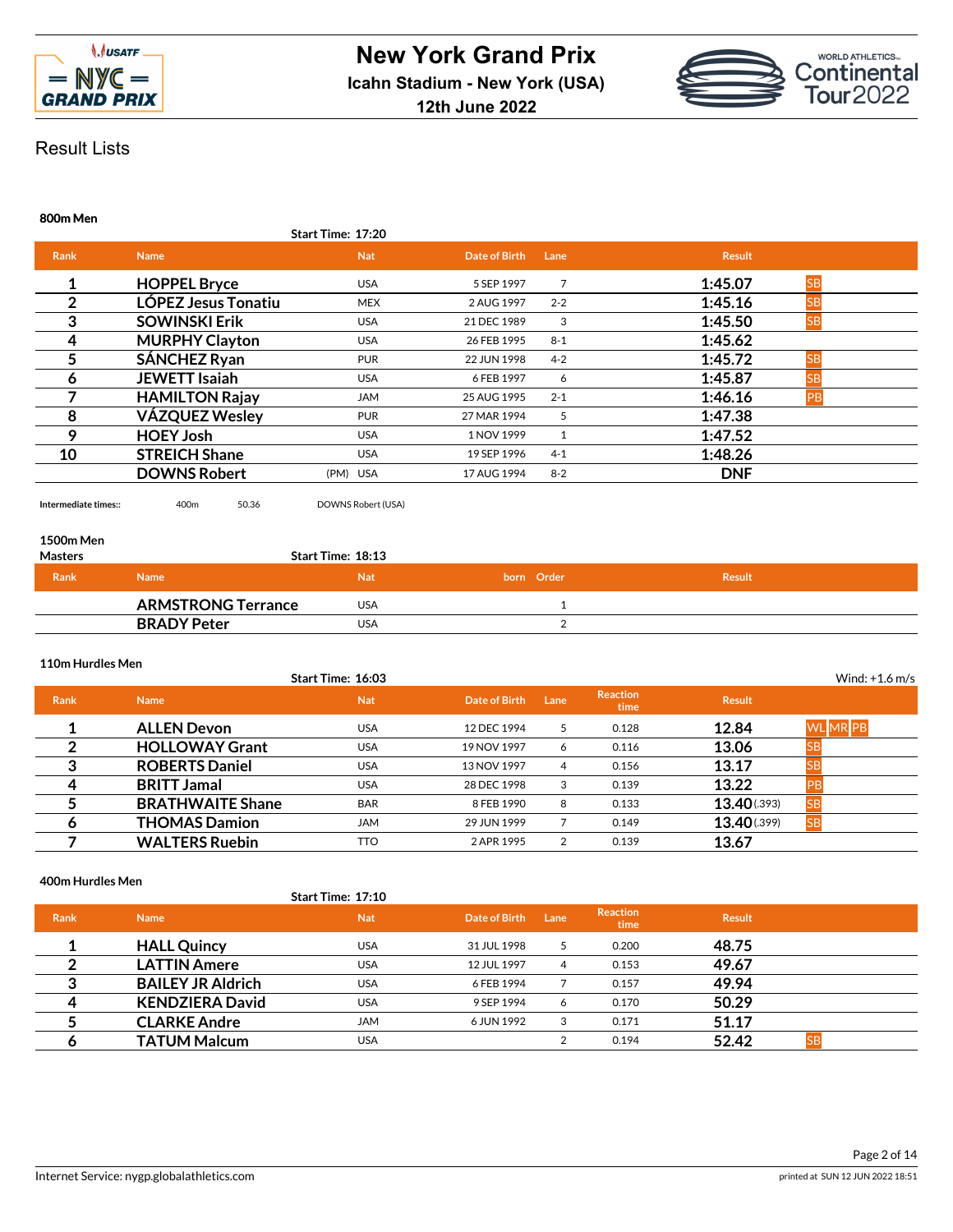

**12th June 2022**



Result Lists

## **4x400m Relay Men**

| Club     |            |                    | <b>Start Time: 18:04</b> |      |                  |               |  |
|----------|------------|--------------------|--------------------------|------|------------------|---------------|--|
| Rank Nat |            | <b>Nation</b>      |                          | Lane | Reaction<br>time | <b>Result</b> |  |
|          | $1$ USA    | <b>GSTC A</b>      |                          | 3    | 0.146            | 3:21.63       |  |
|          | $2$ USA    | <b>GSTC B</b>      |                          |      | 0.157            | 3:26.65       |  |
|          | $3$ USA    | <b>GSTC WOMEN</b>  |                          |      |                  | 3:49.35       |  |
|          | <b>USA</b> | <b>CPTC</b>        |                          |      |                  | <b>DNS</b>    |  |
|          | <b>USA</b> | <b>ELITE FEATS</b> |                          | 4    |                  | <b>DNS</b>    |  |
|          | <b>USA</b> | <b>MOORE ELITE</b> |                          | 6    |                  | <b>DNS</b>    |  |

### **Triple Jump Men**

| Start Time: 15:00 |  |
|-------------------|--|
|                   |  |

| <b>Rank</b> | <b>Name</b>                   |       |          | <b>Nat</b> |          |             | Date of Birth Order |                          |           |                          |          | <b>Result</b> |           |  |
|-------------|-------------------------------|-------|----------|------------|----------|-------------|---------------------|--------------------------|-----------|--------------------------|----------|---------------|-----------|--|
|             | <b>SCOTT Donald</b>           |       |          | <b>USA</b> |          | 23 FEB 1992 |                     | 4                        |           |                          |          | 16.81         |           |  |
|             | <b>CLAYE WIll</b>             |       |          | <b>USA</b> |          | 13 JUN 1991 |                     | 5                        |           |                          |          | 16.75         |           |  |
| 3           | <b>SCOTT Jordan</b>           |       |          | <b>JAM</b> |          | 29 JUN 1997 |                     | 2                        |           |                          |          | 16.69         | <b>SB</b> |  |
| 4           | <b>TORRIJOS Pablo</b>         |       |          | ESP        |          | 12 MAY 1992 |                     | 3                        |           |                          |          | 16.41         |           |  |
|             | <b>DOUGLAS Nick</b>           |       |          | <b>JAM</b> |          | 11 JUN 1995 |                     |                          |           |                          |          | <b>DNS</b>    |           |  |
|             |                               |       |          |            |          | 3           |                     |                          |           |                          |          | Α             |           |  |
|             | SCOTT D                       | 16.28 | $(+2.8)$ | 16.65      | $(+1.7)$ | 16.68       | $(+0.5)$            | 16.40                    | $(+2.2)$  | 16.81                    | $(+0.2)$ | 16.41         | $(+1.5)$  |  |
|             | <b>CLAYE W</b>                | 16.43 | $(+0.8)$ | x          | $(+1.8)$ | 16.42       | $(+2.2)$            | $\overline{\phantom{a}}$ |           | 16.75                    | $(+2.1)$ | 16.31         | $(+2.1)$  |  |
|             | SCOTT J                       | 16.56 | $(+1.9)$ | 16.69      | $(+1.5)$ | $\times$    | $(-1.4)$            |                          | $x + 1.0$ | $\overline{\phantom{a}}$ |          | 16.60         | $(+2.4)$  |  |
|             | <b>TORRIJOSP</b><br>DOUGLAS N | x     | $(+1.5)$ | 15.87      | $(+1.5)$ | 16.25       | $(+1.5)$            | 16.25                    | $(+0.7)$  | 16.34                    | $(+1.8)$ | 16.41         | $(+2.4)$  |  |

## **3000m Boys**

| $15 - 18$ |                           | Start Time: 15:09 |            |            |  |
|-----------|---------------------------|-------------------|------------|------------|--|
| Rank      | <b>Name</b>               | <b>Nat</b>        | born Order | Result     |  |
|           | <b>McCABE Matt</b>        | <b>USA</b>        | 6          | 9:04.21    |  |
|           | <b>SELIGER Maxim</b>      | <b>USA</b>        |            | 9:20.60    |  |
|           | <b>SIMPSON Lucas</b>      | <b>USA</b>        |            | 9:30.43    |  |
|           | <b>GILL Turner</b>        | <b>USA</b>        | 8          | 9:57.38    |  |
|           | <b>BOUTIN Nate</b>        | <b>USA</b>        | 3          | <b>DNS</b> |  |
|           | <b>MARGETTS Sebastian</b> | <b>USA</b>        |            | <b>DNS</b> |  |
|           | <b>ROBERTSON Nicholas</b> | <b>USA</b>        |            | <b>DNS</b> |  |
|           | SHADAKSHARAPPA Rishi      | <b>USA</b>        | 4          | <b>DNS</b> |  |
|           |                           |                   |            |            |  |

**Intermediate times::** 1000m 3:02.18 SELIGER Maxim (USA) 2000m 6:10.39 McCABE Matt (USA)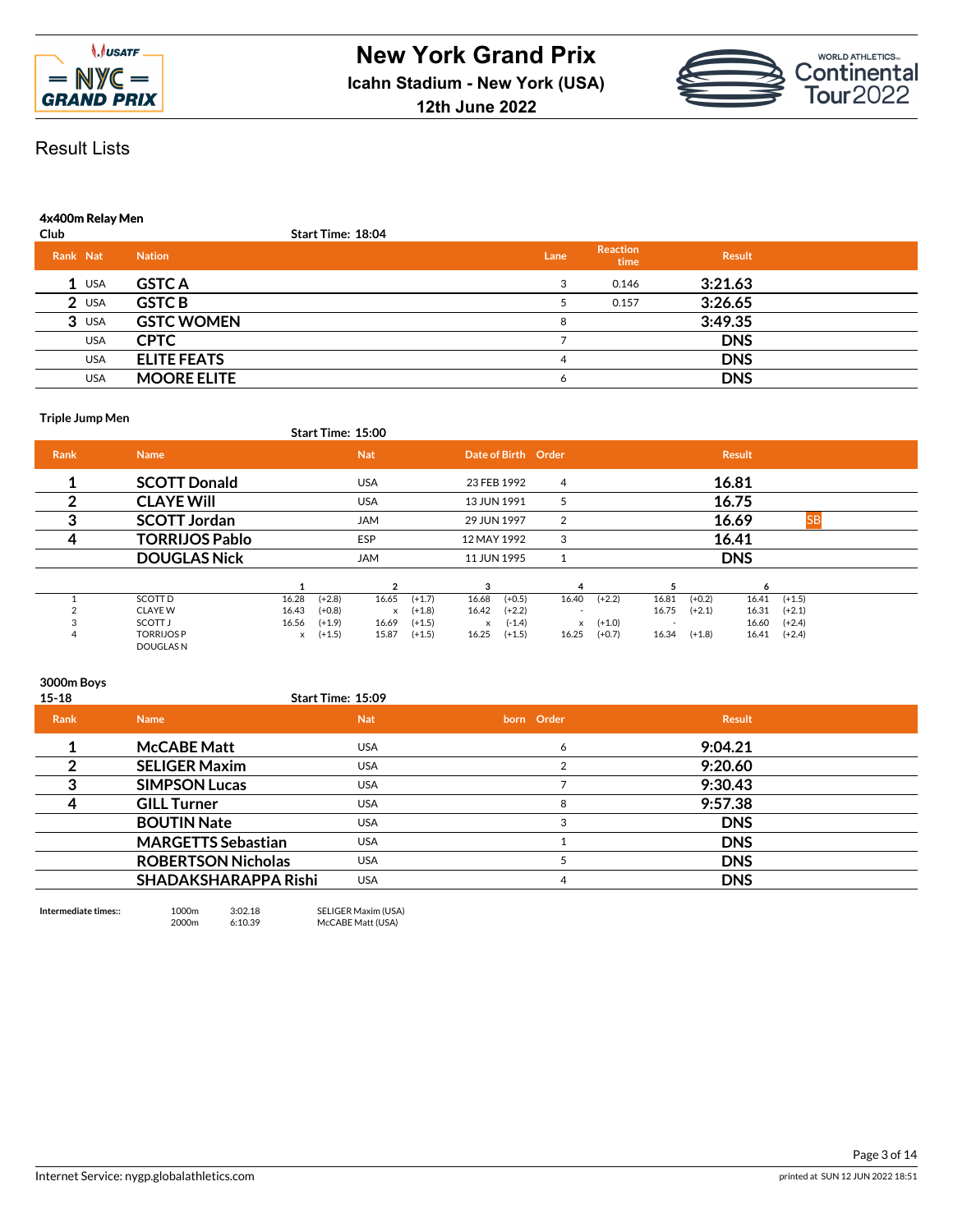



**100m Open Men**

| <b>Calculated result</b> |                          | <b>Start Time: 13:35</b> |      |      |                    |
|--------------------------|--------------------------|--------------------------|------|------|--------------------|
| <b>Rank</b>              | <b>Name</b>              | <b>Nat</b>               | born | Lane | <b>Result</b>      |
| 1                        | <b>HAZEL Warren</b>      | <b>USA</b>               |      | 4    | 10.31              |
| 2                        | <b>SEY Momodou</b>       | <b>USA</b>               |      |      | 10.35              |
| 3                        | <b>BAKER Jonte</b>       | <b>USA</b>               |      | 3    | 10.39              |
| 4                        | <b>GREEN Nigel</b>       | <b>USA</b>               |      |      | 10.41              |
| 5                        | <b>RATTRAY Kevaughn</b>  | <b>USA</b>               |      | 2    | 10.46              |
| 6                        | <b>JOHN Malik</b>        | <b>USA</b>               |      | 5    | 10.56              |
|                          | SOSOO Bryan              | <b>USA</b>               |      | 6    | 10.65              |
| 8                        | <b>PARKINSON Jovanni</b> | <b>USA</b>               |      |      | 10.71              |
| 9                        | <b>MARCANO Andre</b>     | <b>TTO</b>               | 86   | 5.   | 10.75<br><b>SB</b> |
| 10                       | <b>GRIFFITH Reco</b>     | <b>USA</b>               |      | 3    | 10.77              |
|                          | <b>COLEBROOKE Samson</b> | <b>USA</b>               | 97   | 4    | <b>DNS</b>         |
|                          | <b>LEWIS Miles</b>       | <b>USA</b>               |      | 2    | <b>DNS</b>         |

# **100m Open Men**

| Heat 1      |                          | Start Time: 13:35 |      |      |                         |               | Wind: $+1.7$ m/s |
|-------------|--------------------------|-------------------|------|------|-------------------------|---------------|------------------|
| <b>Rank</b> | <b>Name</b>              | <b>Nat</b>        | born | Lane | <b>Reaction</b><br>time | <b>Result</b> |                  |
|             | <b>SEY Momodou</b>       | USA               |      |      | 0.138                   | 10.35         |                  |
|             | <b>BAKER Jonte</b>       | USA               |      |      | 0.145                   | 10.39         |                  |
| っ           | <b>RATTRAY Kevaughn</b>  | USA               |      |      | 0.123                   | 10.46         |                  |
|             | <b>MARCANO Andre</b>     | <b>TTO</b>        | 86   |      | 0.123                   | 10.75         |                  |
|             | <b>COLEBROOKE Samson</b> | USA               | 97   | 4    |                         | <b>DNS</b>    |                  |

# **100m Open Men**

| Heat 2      |                          | Start Time: 13:40 |      |      |                         |               | Wind: $+1.8$ m/s |
|-------------|--------------------------|-------------------|------|------|-------------------------|---------------|------------------|
| <b>Rank</b> | <b>Name</b>              | <b>Nat</b>        | born | Lane | <b>Reaction</b><br>time | <b>Result</b> |                  |
|             | <b>HAZEL Warren</b>      | <b>USA</b>        |      | 4    | 0.138                   | 10.31         |                  |
|             | <b>GREEN Nigel</b>       | <b>USA</b>        |      |      | 0.141                   | 10.41         |                  |
| ◠           | <b>JOHN Malik</b>        | <b>USA</b>        |      |      | 0.142                   | 10.56         |                  |
| 4           | SOSOO Bryan              | <b>USA</b>        |      | 6    | 0.140                   | 10.65         |                  |
|             | <b>PARKINSON Jovanni</b> | <b>USA</b>        |      |      | 0.131                   | 10.71         |                  |
|             | <b>GRIFFITH Reco</b>     | <b>USA</b>        |      | 3    | 0.139                   | 10.77         |                  |
|             | <b>LEWIS Miles</b>       | <b>USA</b>        |      | C    |                         | <b>DNS</b>    |                  |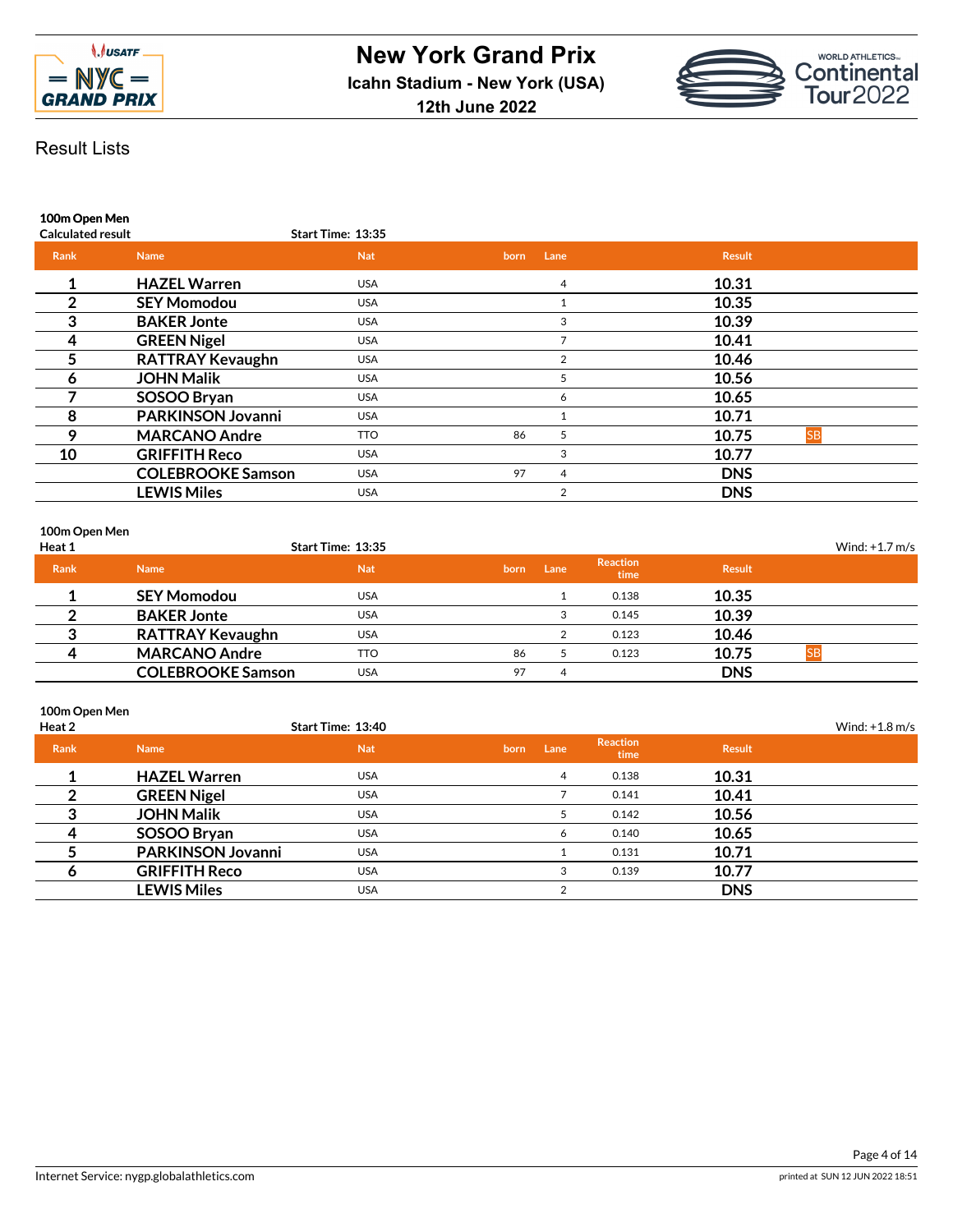



**200m Open Men**

| <b>Calculated result</b> |                           | Start Time: 14:05 |              |               |  |
|--------------------------|---------------------------|-------------------|--------------|---------------|--|
| Rank                     | <b>Name</b>               | <b>Nat</b>        | Lane<br>born | <b>Result</b> |  |
|                          | <b>GREEN Nigel</b>        | <b>USA</b>        | 6            | 20.75         |  |
|                          | <b>JOHN Malik</b>         | <b>USA</b>        |              | 21.06         |  |
| 3                        | <b>PATTERSON Shannon</b>  | <b>USA</b>        |              | 21.60         |  |
|                          | <b>ADAMS Stefan</b>       | <b>USA</b>        |              |               |  |
|                          | <b>ALEXANDRIS George</b>  | <b>USA</b>        |              |               |  |
|                          | <b>BATTAGLIA Vincenzo</b> | <b>USA</b>        | Ô            |               |  |
|                          | <b>LEWIS Miles</b>        | <b>USA</b>        |              |               |  |
|                          | <b>PARKINSON Jovanni</b>  | <b>USA</b>        |              |               |  |
|                          | <b>SHEARMAN Kimorie</b>   | <b>USA</b>        |              |               |  |
|                          | <b>HAZEL Warren</b>       | <b>USA</b>        | 4            | <b>DNF</b>    |  |
|                          |                           |                   |              |               |  |

# **200m Open Men**

| Heat 1      |                          | Start Time: 14:05 |      |      |                         |               | Wind: $+2.0$ m/s |
|-------------|--------------------------|-------------------|------|------|-------------------------|---------------|------------------|
| <b>Rank</b> | <b>Name</b>              | <b>Nat</b>        | born | Lane | <b>Reaction</b><br>time | <b>Result</b> |                  |
|             | <b>GREEN Nigel</b>       | <b>USA</b>        |      |      | 0.125                   | 20.75         |                  |
|             | <b>JOHN Malik</b>        | <b>USA</b>        |      |      | 0.122                   | 21.06         |                  |
|             | <b>PATTERSON Shannon</b> | <b>USA</b>        |      |      | 0.154                   | 21.60         |                  |
|             | <b>HAZEL Warren</b>      | USA               |      |      | 0.136                   | <b>DNF</b>    |                  |

# **200m Open Men**

| Heat 2      |                           | <b>Start Time: 14:10</b> |              |        |  |
|-------------|---------------------------|--------------------------|--------------|--------|--|
| <b>Rank</b> | <b>Name</b>               | <b>Nat</b>               | Lane<br>born | Result |  |
|             | <b>ADAMS Stefan</b>       | USA                      | 8            |        |  |
|             | <b>ALEXANDRIS George</b>  | <b>USA</b>               |              |        |  |
|             | <b>BATTAGLIA Vincenzo</b> | <b>USA</b>               | Ô            |        |  |
|             | <b>LEWIS Miles</b>        | USA                      |              |        |  |
|             | <b>PARKINSON Jovanni</b>  | <b>USA</b>               |              |        |  |
|             | <b>SHEARMAN Kimorie</b>   | <b>USA</b>               | 4            |        |  |
|             |                           |                          |              |        |  |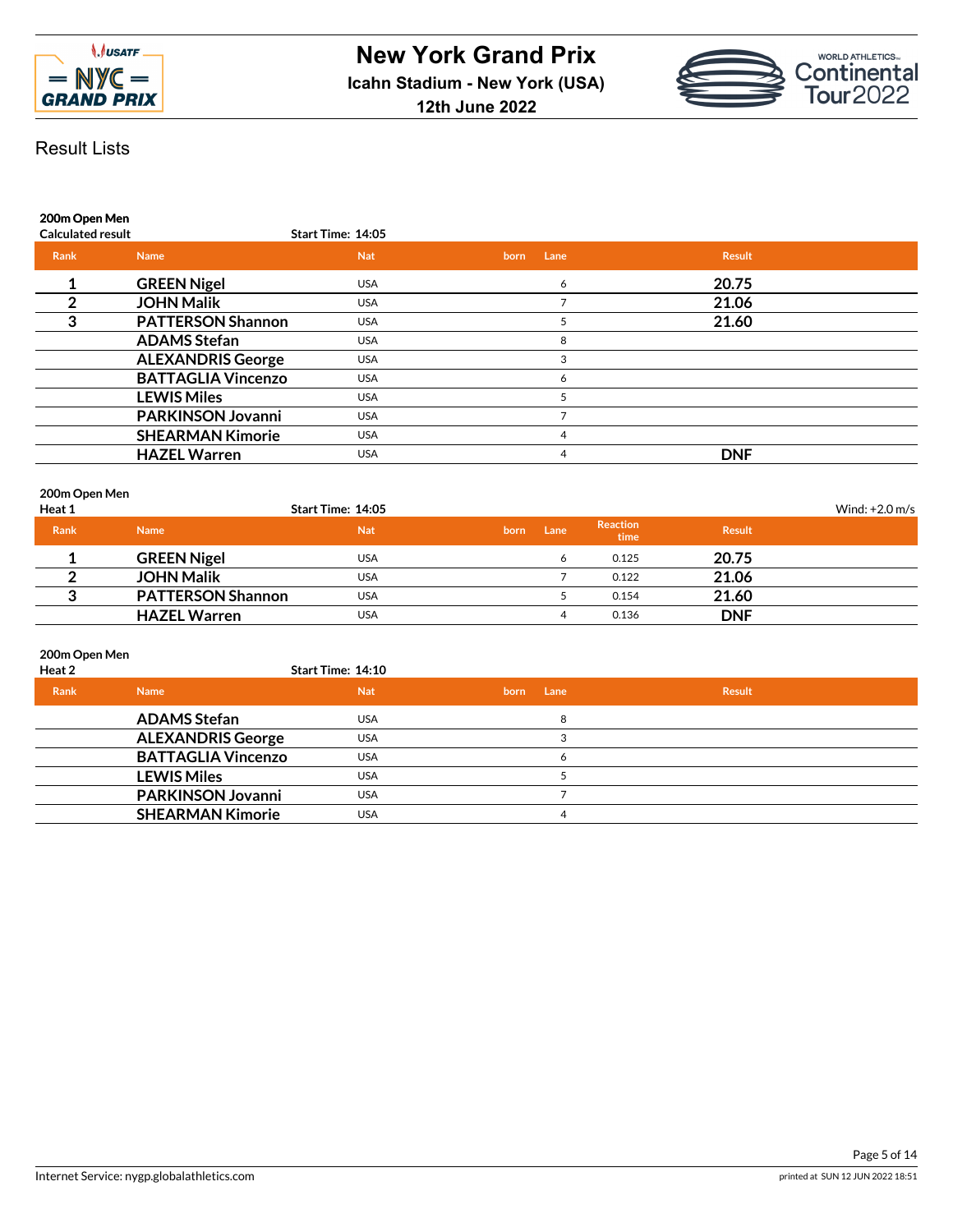



### **800m Open Men**

|                |                            | Start Time: 14:35 |               |               |  |
|----------------|----------------------------|-------------------|---------------|---------------|--|
| <b>Rank</b>    | <b>Name</b>                | <b>Nat</b>        | Lane<br>born  | <b>Result</b> |  |
| 1              | <b>HARRISON Christian</b>  | <b>USA</b>        | 7             | 1:49.10       |  |
| $\overline{2}$ | <b>FIORE Luciano</b>       | <b>USA</b>        |               | 1:49.18       |  |
| 3              | <b>CUTHBERTSON William</b> | <b>USA</b>        | $2 - 1$       | 1:49.33       |  |
| 4              | <b>MIAWAD Hazem</b>        | <b>USA</b>        | 3             | 1:50.20       |  |
| 5              | <b>NIXON Daniel</b>        | <b>USA</b>        | $6 - 1$       | 1:50.29       |  |
| 6              | <b>PEARL Joseph</b>        | <b>USA</b>        | 5             | 1:51.43       |  |
|                | <b>FAULKNER Gillan</b>     | <b>USA</b>        | $4 - 1$       | 1:51.74       |  |
| 8              | <b>DOWNS Robert</b>        | <b>USA</b>        | $8 - 2$<br>94 | 1:53.83       |  |
| 9              | <b>GROSS Derek</b>         | <b>USA</b>        | $4 - 2$       | 1:54.17       |  |
|                | <b>KIER Nolan</b>          | <b>USA</b>        | $2 - 2$       | <b>DNF</b>    |  |
|                | <b>BROWN Eric</b>          | <b>USA</b>        | $6 - 2$       | <b>DNS</b>    |  |
|                | <b>JOHNSON Olandis</b>     | <b>USA</b>        | $8 - 1$       | <b>DNS</b>    |  |
|                |                            |                   |               |               |  |

**Intermediate times::** 400m 53.25 FIORE Luciano (USA)

## **1500m Men**

| <b>Olympic Development</b> |                        | Start Time: 18:45 |            |               |  |
|----------------------------|------------------------|-------------------|------------|---------------|--|
| Rank                       | <b>Name</b>            | <b>Nat</b>        | born Order | <b>Result</b> |  |
|                            | <b>MEYER Brett</b>     | <b>USA</b>        | 8          | 3:37.95       |  |
| 2                          | <b>HOLT Eric</b>       | <b>USA</b>        |            | 3:40.04       |  |
| 3                          | <b>FINK Willy</b>      | <b>USA</b>        |            | 3:40.09       |  |
| 4                          | <b>ALLEN Ben</b>       | <b>USA</b>        | 6          | 3:40.58       |  |
| 5                          | <b>COMBER Casey</b>    | <b>USA</b>        | 3          | 3:48.15       |  |
| 6                          | <b>RITCHIE Ian</b>     | <b>USA</b>        | 5          | 3:51.21       |  |
|                            | <b>PALUMBO Victor</b>  | <b>USA</b>        |            | 3:55.76       |  |
| 8                          | <b>SANTANA Alfredo</b> | <b>USA</b>        | 4          | 3:56.03       |  |
| 9                          | <b>EBANI Eddie</b>     | <b>USA</b>        | 9          | 4:50.61       |  |
|                            | <b>SOWINSKI Erik</b>   | (PM) USA          | 89<br>10   | <b>DNF</b>    |  |
|                            |                        |                   |            |               |  |



**100m Boys**

| <b>Fastest Boy in NYC</b> |                         | Start Time: 17:02 |              | Wind: $+1.2$ m/s |  |
|---------------------------|-------------------------|-------------------|--------------|------------------|--|
| Rank                      | <b>Name</b>             | <b>Nat</b>        | Lane<br>born | <b>Result</b>    |  |
|                           | <b>CLARK Malone</b>     | <b>USA</b>        |              | 14.81            |  |
|                           | <b>WALKER Yanick</b>    | <b>USA</b>        | 4            | 14.85            |  |
|                           | <b>BARTON Naji</b>      | <b>USA</b>        |              | 15.01            |  |
|                           | <b>WELLS Ethan</b>      | <b>USA</b>        |              | 15.06            |  |
|                           | <b>KITT Sean</b>        | <b>USA</b>        |              | 15.51            |  |
| n                         | <b>WILLIS Victor</b>    | <b>USA</b>        | 8            | 15.92            |  |
|                           | <b>HIGHTOWER Harvey</b> | <b>USA</b>        | o            | 15.98            |  |
| 8                         | <b>DUNCAN Caleb</b>     | <b>USA</b>        |              | 16.01            |  |
|                           | <b>GAYLE Konnor</b>     | <b>USA</b>        |              | 16.54            |  |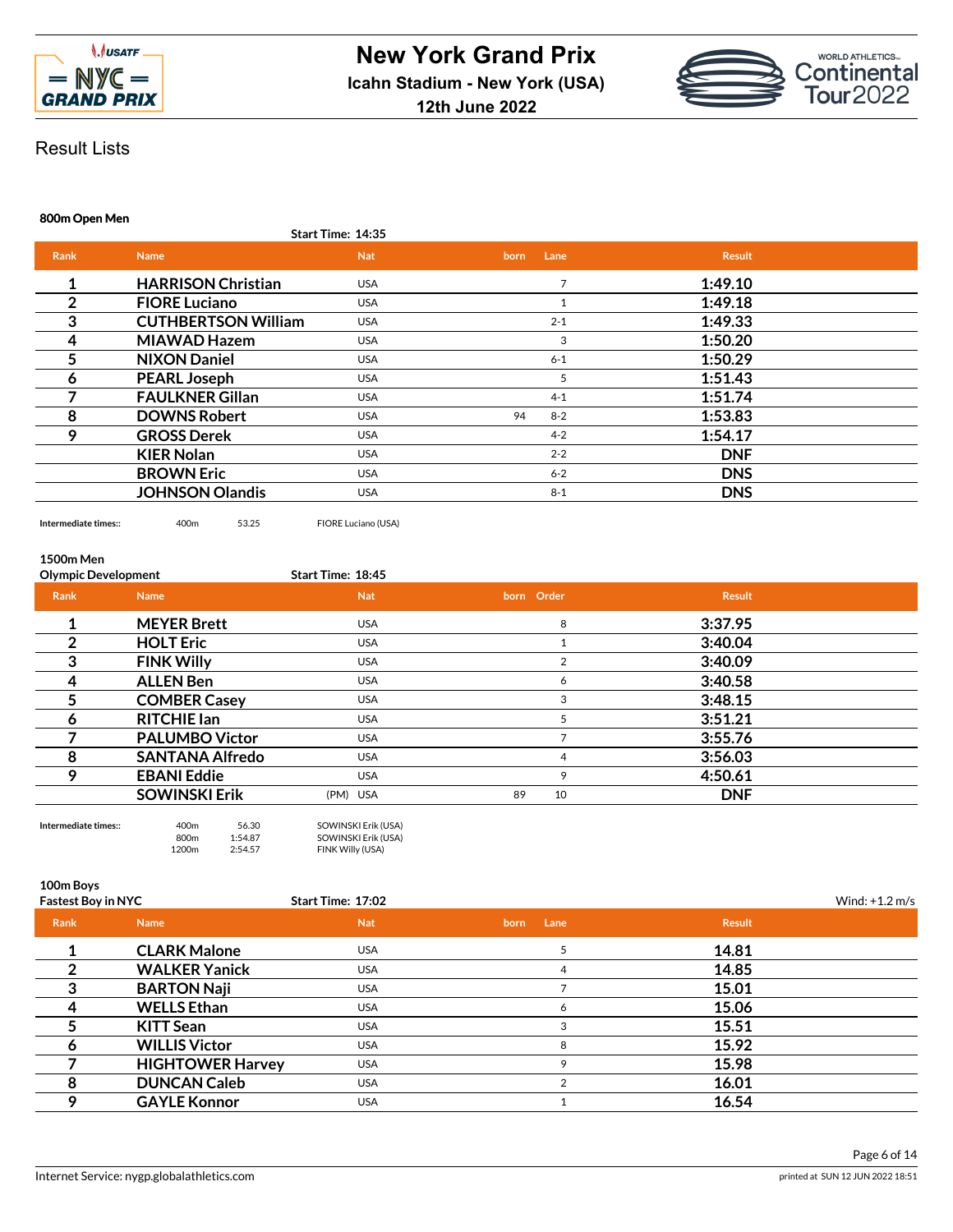



## **4x100m Relay Boys**

| $9 - 10$   | <b>Start Time: 14:52</b>        |      |               |  |
|------------|---------------------------------|------|---------------|--|
| Rank Nat   | <b>Nation</b>                   | Lane | <b>Result</b> |  |
| $1$ USA    | <b>MORRIS ESTATE</b>            |      | 56.46         |  |
| $2$ USA    | <b>VELOCITY TC</b>              |      | 1:00.17       |  |
| $3$ USA    | <b>PROSPECT PARK YOUTH TC</b>   |      | 1:01.78       |  |
| <b>USA</b> | <b>OCEAN BREEZE WAVERUNNERS</b> |      | <b>DNS</b>    |  |

### **Sprint Medley Relay Boys**

## **11-12 Start Time: 15:27**

| Rank Nat |            | <b>Nation</b>                   | Lane | <b>Result</b> |  |
|----------|------------|---------------------------------|------|---------------|--|
|          | $1$ USA    | <b>PROSPECT PARK YOUTH TC</b>   |      | 4:26.77       |  |
|          | $2$ USA    | <b>V-TESS TC LONG ISLAND</b>    |      | 4:30.16       |  |
|          | $3$ USA    | <b>VELOCITY TC</b>              | 6    | 4:42.13       |  |
|          | 4 USA      | <b>JAGUARS TC</b>               | 4    | 4:54.81       |  |
|          | $5$ USA    | <b>WESTCHESTER WOLVES</b>       |      | 5:02.84       |  |
|          | $6$ USA    | <b>MORRIS ESTATE</b>            |      | 5:23.70       |  |
|          | <b>USA</b> | <b>OCEAN BREEZE WAVERUNNERS</b> |      | <b>DNS</b>    |  |

**1 Mile Boys**

# **13-14 Start Time: 15:40 Rank Name Nat born Order Result 1 RYLAND Sam** USA **13.47.41 2 FALCON Jayden** USA <sup>11</sup> **4:55.24 3 PARKER Pierce** USA <sup>1</sup> **4:59.92 4 CRUZ Yuhan** USA <sup>2</sup> **5:01.21 5 MOELLER T. Harrison** USA <sup>10</sup> **5:04.26 6 BLISSETT-SAAVERDRA Mateo** USA <sup>7</sup> **5:05.95 7 DUNCAN Christian** USA <sup>3</sup> **5:11.84 8 YARON Ariel** USA **9 5:12.02 9 AJAYI Martin** USA <sup>8</sup> **5:36.56 BRUCE Keith** USA USA 6 **DNS CALABRESE Joseph** USA 4 **DNS**

**Intermediate times::** 400m 1:06.25 RYLAND Sam (USA)<br>800m 2:19.77 RYLAND Sam (USA) 800m 2:19.77 RYLAND Sam (USA)<br>1200m 3:35.53 RYLAND Sam (USA) RYLAND Sam (USA)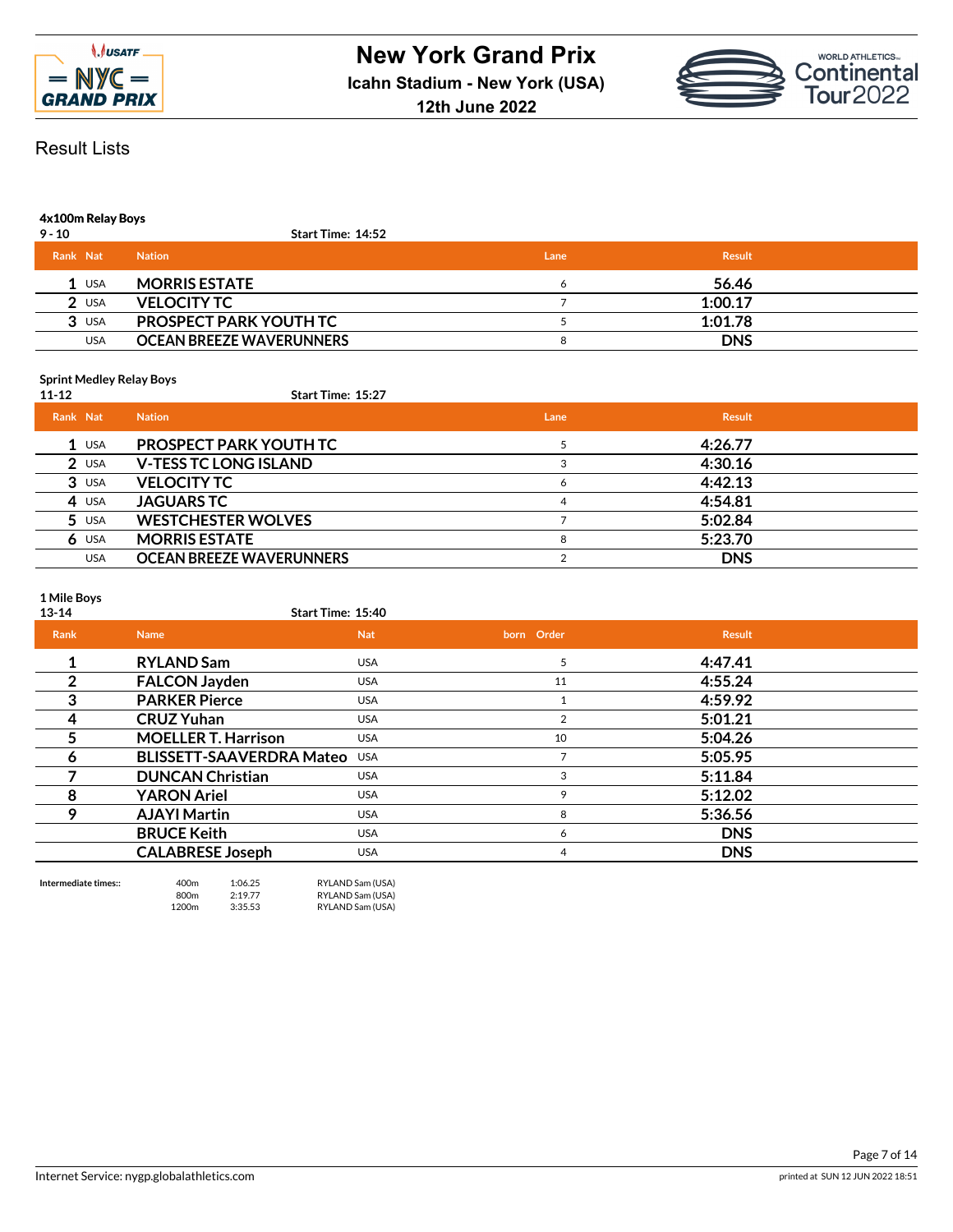



### **100m Women**

|             |                             | Start Time: 16:28 |               |      |                         |               | Wind: $+1.3$ m/s |
|-------------|-----------------------------|-------------------|---------------|------|-------------------------|---------------|------------------|
| <b>Rank</b> | <b>Name</b>                 | <b>Nat</b>        | Date of Birth | Lane | <b>Reaction</b><br>time | <b>Result</b> |                  |
|             | <b>HOBBS Aleja</b>          | <b>USA</b>        | 24 FEB 1996   | 6    | 0.159                   | 10.83         | <b>MRPB</b>      |
| 2           | <b>RICHARDSON Sha'Carri</b> | <b>USA</b>        | 25 MAR 2000   | 5    | 0.175                   | 10.85         | SE               |
| 3           | <b>DANIELS Teahna</b>       | <b>USA</b>        | 25 MAR 1997   | 8    | 0.128                   | 10.99         | <b>SB</b>        |
| 4           | <b>STURGIS Cambrea</b>      | <b>USA</b>        | 27 MAR 1999   | 4    | 0.143                   | 11.00         |                  |
| 5           | <b>WILLIAMS Briana</b>      | <b>JAM</b>        | 21 MAR 2002   |      | 0.144                   | 11.11         |                  |
| Ô           | <b>BRISCO Mikiah</b>        | <b>USA</b>        | 14 JUL 1996   | 3    | 0.146                   | 11.16         |                  |
|             | <b>MOORE Ashanti</b>        | <b>JAM</b>        | 7 NOV 2000    | 2    | 0.156                   | 11.18(171)    | <b>SB</b>        |
| 8           | <b>PARKER Kiara</b>         | <b>USA</b>        | 28 OCT 1996   | 9    | 0.198                   | 11.18(173)    |                  |
| ۰           | <b>BRYANT Dezerea</b>       | <b>USA</b>        | 27 APR 1993   |      | 0.141                   | 11.19         | <b>SB</b>        |

# **200m Women**

|             |                              | Start Time: 17:40 |               |      |                         |               | Wind: $+1.7$ m/s |
|-------------|------------------------------|-------------------|---------------|------|-------------------------|---------------|------------------|
| <b>Rank</b> | <b>Name</b>                  | <b>Nat</b>        | Date of Birth | Lane | <b>Reaction</b><br>time | <b>Result</b> |                  |
|             | <b>RICHARDSON Sha'Carri</b>  | <b>USA</b>        | 25 MAR 2000   | 6    | 0.178                   | 22.38         |                  |
|             | <b>CLARK Tamara</b>          | <b>USA</b>        | 9 JAN 1999    | 5    | 0.219                   | 22.62         | <b>SB</b>        |
| 3           | <b>GAITHER Tynia</b>         | <b>BAH</b>        | 16 MAR 1993   | 8    | 0.168                   | 22.66         |                  |
| Δ           | <b>AKINOSUN Morolake</b>     | <b>USA</b>        | 17 MAY 1994   |      | 0.157                   | 22.82         |                  |
|             | <b>JOHNSON Kortnei</b>       | <b>USA</b>        | 11 AUG 1997   | 3    | 0.165                   | 22.93         |                  |
|             | <b>ANNELUS Angie</b>         | <b>USA</b>        | 10 JAN 1997   | 4    | 0.215                   | 23.20         | <b>ISB</b>       |
|             | <b>SMITH-BARNETT Destiny</b> | <b>USA</b>        | 26 JUL 1996   | 2    | 0.143                   | 23.54         |                  |

# **400m Women**

|      |                        | <b>Start Time: 17:30</b> |               |      |                         |               |  |
|------|------------------------|--------------------------|---------------|------|-------------------------|---------------|--|
| Rank | <b>Name</b>            | <b>Nat</b>               | Date of Birth | Lane | <b>Reaction</b><br>time | <b>Result</b> |  |
|      | <b>IRBY Lynna</b>      | <b>USA</b>               | 6 DEC 1998    | 6    | 0.197                   | 51.38         |  |
| 2    | <b>JEFFERSON Kyra</b>  | <b>USA</b>               | 23 SEP 1994   |      | 0.174                   | 51.54         |  |
| 3    | <b>ELLIS Kendall</b>   | <b>USA</b>               | 8 MAR 1996    | 5.   | 0.212                   | 51.68         |  |
| 4    | <b>WHITNEY Kaylin</b>  | <b>USA</b>               | 9 MAR 1998    | 4    | 0.210                   | 52.53         |  |
| 5    | <b>AVENI Brittany</b>  | <b>USA</b>               | 18 JAN 1998   | 3    | 0.193                   | 52.58         |  |
| 6    | <b>ABBOTT Chloe</b>    | <b>USA</b>               | 25 JUL 1998   | 8    | 0.194                   | 53.08         |  |
|      | <b>CRAWFORD Amanda</b> | <b>GRN</b>               | 15 MAY 1999   |      | 0.214                   | 54.55         |  |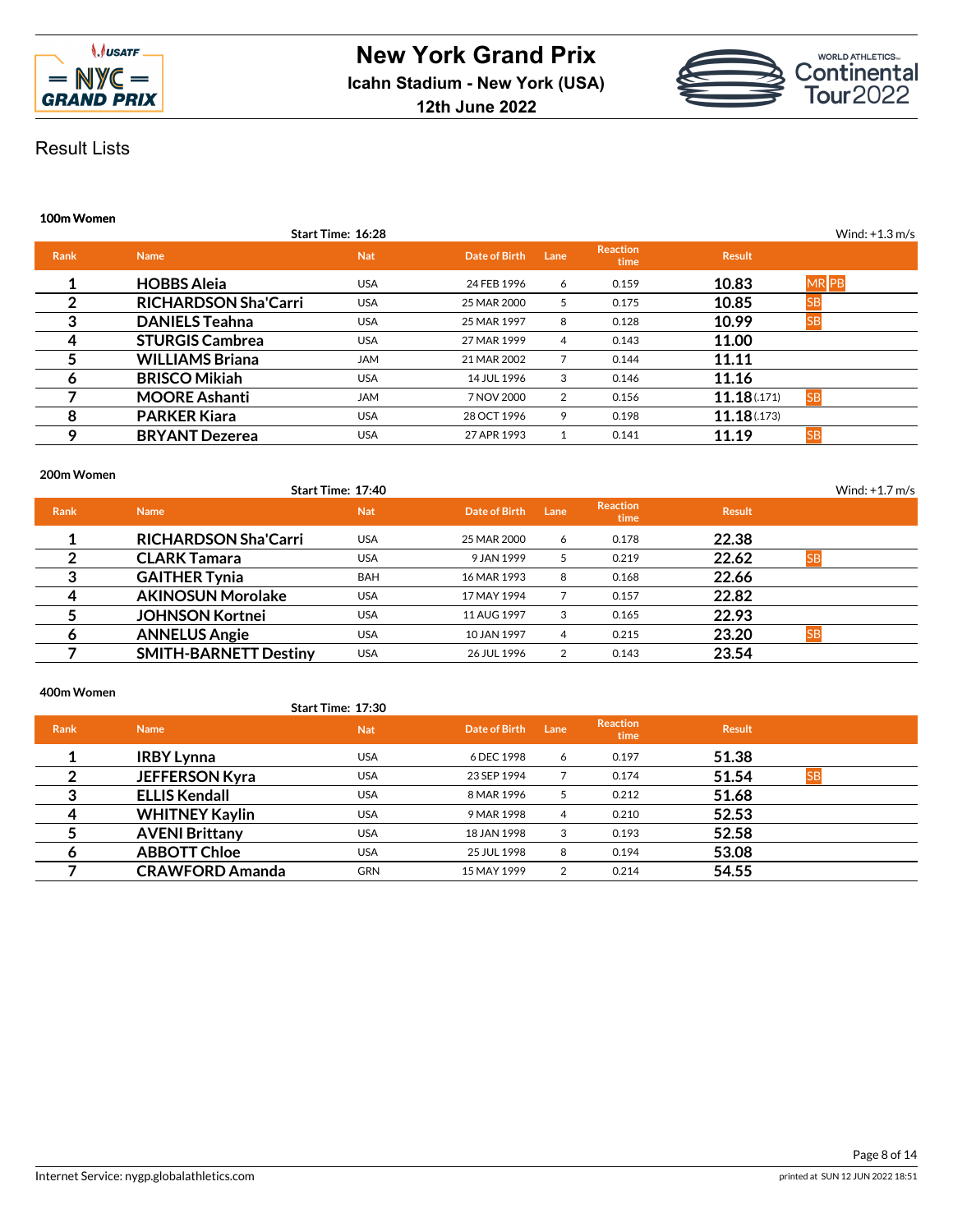



**800m Women**

|             |                               | Start Time: 16:10 |               |         |                      |  |
|-------------|-------------------------------|-------------------|---------------|---------|----------------------|--|
| <b>Rank</b> | <b>Name</b>                   | <b>Nat</b>        | Date of Birth | Lane    | <b>Result</b>        |  |
| 1           | <b>WILSON Ajee'</b>           | <b>USA</b>        | 8 MAY 1994    | 7       | 2:00.62              |  |
| 2           | <b>WILSON Allie</b>           | <b>USA</b>        | 31 MAR 1996   | $6 - 2$ | 2:00.80              |  |
| 3           | <b>HURTA Sage</b>             | <b>USA</b>        | 23 JUN 1998   | 3       | 2:01.41              |  |
| 4           | <b>GORDON-POWELL Chrisann</b> | <b>JAM</b>        | 18 SEP 1994   | $2 - 1$ | 2:01.82              |  |
| 5           | <b>DETRA Brenna</b>           | <b>USA</b>        | 13 AUG 1995   |         | 2:02.31              |  |
| 6           | <b>WATSON Sammy</b>           | <b>USA</b>        | 10 NOV 1999   | $6 - 1$ | 2:02.45<br><b>SB</b> |  |
|             | <b>FELDMEIER Brooke</b>       | <b>USA</b>        | 26 JAN 1996   | 5       | 2:03.41<br><b>SB</b> |  |
| 8           | <b>RIVERS Danae</b>           | <b>USA</b>        | 3 FEB 1998    | $2 - 2$ | 2:03.64              |  |
| 9           | <b>EDWARDS Kaela</b>          | <b>USA</b>        | 8 DEC 1993    | $4 - 2$ | 2:04.01<br><b>SB</b> |  |
| 10          | <b>BAKER Olivia</b>           | <b>USA</b>        | 12 JUN 1996   | $8 - 1$ | 2:06.11              |  |
|             | <b>FRAY Jazmine</b>           | (PM) JAM          |               | $8 - 2$ | <b>DNF</b>           |  |
|             | <b>SHANAHAN Louise</b>        | <b>IRL</b>        | 26 JAN 1997   | $4 - 1$ | <b>DNS</b>           |  |
|             |                               |                   |               |         |                      |  |

**Intermediate times::** 400m 58.93 FRAY Jazmine (JAM)

## **3000m Girls**

| $15 - 18$   |                        | Start Time: 14:57 |            |               |  |
|-------------|------------------------|-------------------|------------|---------------|--|
| <b>Rank</b> | <b>Name</b>            | <b>Nat</b>        | born Order | <b>Result</b> |  |
|             | <b>FERRETTI Rylee</b>  | <b>USA</b>        |            | 10:10.46      |  |
|             | <b>COATS Rose</b>      | <b>USA</b>        |            | 10:19.82      |  |
|             | <b>ASHE Baila</b>      | <b>USA</b>        | h          | 11:45.47      |  |
|             | <b>OHASHI Hana</b>     | <b>USA</b>        |            | 12:59.78      |  |
|             | <b>GUMP Ava</b>        | <b>USA</b>        | 4          | <b>DNS</b>    |  |
|             | <b>STENHOUSE Bella</b> | <b>USA</b>        | З          | <b>DNS</b>    |  |
|             |                        |                   |            |               |  |

**Intermediate times::** 1000m 3:22.92<br>2000m 6:49.26 COATS Rose (USA)<br>FERRETTI Rylee (USA)

**100m Hurdles Women**

|      |                               | Start Time: 16:18 |               |      |                         |               | Wind: $+2.0$ m/s |  |
|------|-------------------------------|-------------------|---------------|------|-------------------------|---------------|------------------|--|
| Rank | <b>Name</b>                   | <b>Nat</b>        | Date of Birth | Lane | <b>Reaction</b><br>time | <b>Result</b> |                  |  |
|      | <b>JOHNSON Alaysha</b>        | USA               | 20 JUL 1996   | 4    | 0.153                   | 12.40         | <b>MRPB</b>      |  |
|      | <b>JONES Tia</b>              | USA               | 8 SEP 2000    | 6    | 0.161                   | 12.53         |                  |  |
| 3    | <b>CUNNINGHAM Gabriele</b>    | <b>USA</b>        | 22 FEB 1998   | 5    | 0.160                   | 12.56         |                  |  |
| 4    | <b>BRISSETT Chanel</b>        | USA               | 10 AUG 1999   | 8    | 0.160                   | 12.66         |                  |  |
|      | <b>VARGAS Andrea Carolina</b> | <b>CRC</b>        | 28 MAY 1996   |      | 0.124                   | 12.90         | ΙSΕ              |  |
| Ô    | <b>CLEMONS Christina</b>      | <b>USA</b>        | 29 MAY 1990   | 3    | 0.127                   | 13.02         |                  |  |
|      | <b>CHADWICK Payton</b>        | <b>USA</b>        | 29 NOV 1995   | 2    | 0.159                   | 13.03         | SF               |  |
| 8    | <b>VAZQUEZ Paolo</b>          | <b>PUR</b>        | 28 NOV 1998   |      | 0.179                   | 13.29         |                  |  |

 $\frac{1}{1}$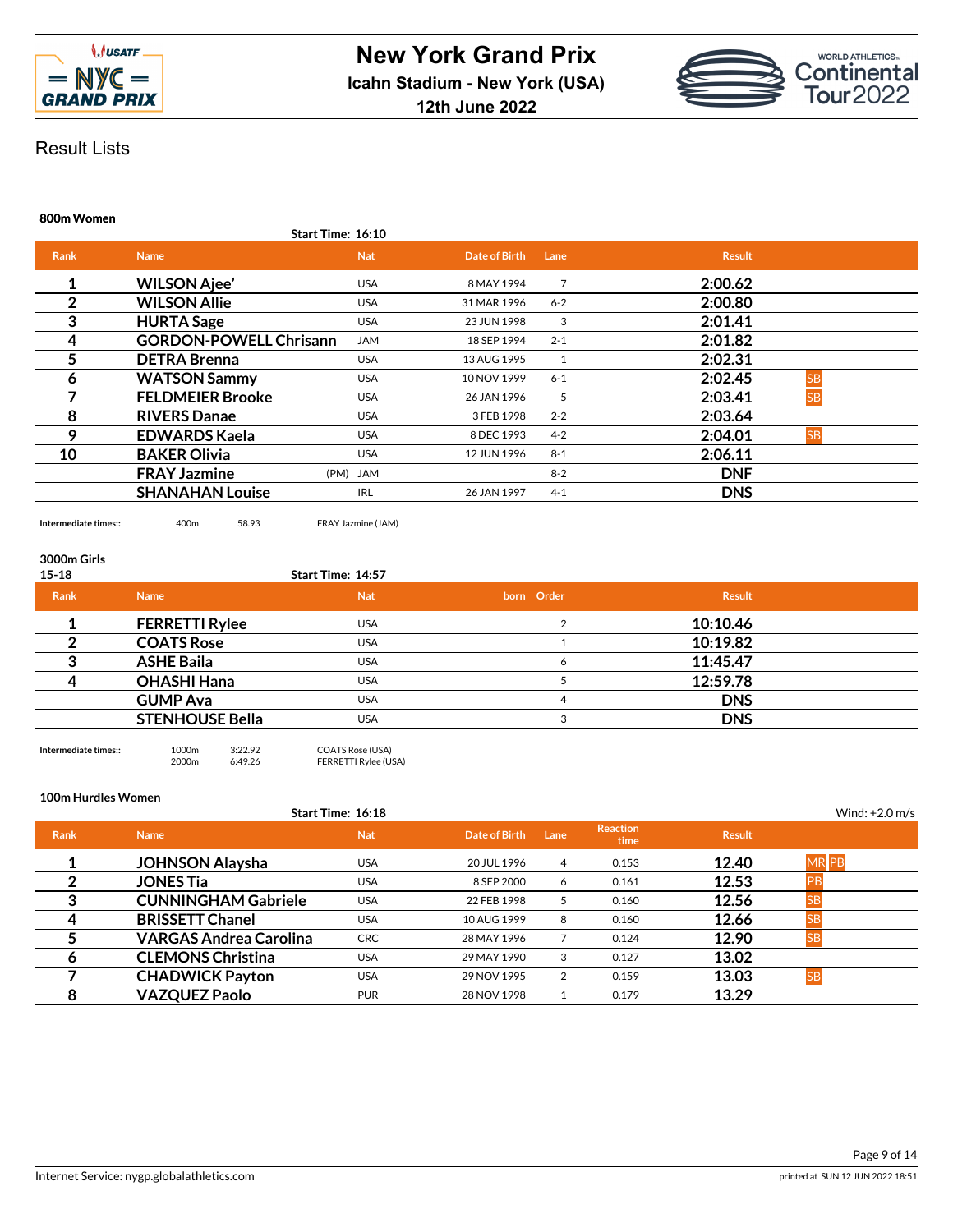

**12th June 2022**



# Result Lists

## **400m Hurdles Women**

|             |                         | <b>Start Time: 16:55</b> |               |      |                         |               |                  |  |
|-------------|-------------------------|--------------------------|---------------|------|-------------------------|---------------|------------------|--|
| <b>Rank</b> | <b>Name</b>             | <b>Nat</b>               | Date of Birth | Lane | <b>Reaction</b><br>time | <b>Result</b> |                  |  |
|             | <b>WOODRUFF Gianna</b>  | <b>PAN</b>               | 18 NOV 1993   | 5    | 0.179                   | 54.35         | MR <sub>SB</sub> |  |
| 2           | <b>GONZALEZ Melissa</b> | <b>COL</b>               | 24 JUN 1994   | 6    | 0.146                   | 54.98         |                  |  |
| 3           | <b>SALMON Shiann</b>    | <b>JAM</b>               | 31 MAR 1999   |      | 0.158                   | 55.28         |                  |  |
| 4           | <b>BELLE Tia-Adana</b>  | <b>BAR</b>               | 15 JUN 1996   | 8    | 0.164                   | 55.90         |                  |  |
| 5           | <b>TATE Cassandra</b>   | <b>USA</b>               | 11 SEP 1990   | 4    | 0.194                   | 56.06         |                  |  |
| 6           | <b>CABEZAS Valeria</b>  | <b>COL</b>               | 16 JAN 2001   | 3    | 0.176                   | 58.71         |                  |  |
|             | <b>FOSTER Andrea</b>    | <b>GUY</b>               | 12 MAR 1997   |      | 0.239                   | 1:00.43       |                  |  |

## **Shot Put Women**

| .              |                            |       | Start Time: 16:10 |                           |                |          |                           |  |
|----------------|----------------------------|-------|-------------------|---------------------------|----------------|----------|---------------------------|--|
| <b>Rank</b>    | <b>Name</b>                |       | <b>Nat</b>        | Date of Birth Order       |                |          | <b>Result</b>             |  |
| 1              | <b>RAMSEY Jessica</b>      |       | <b>USA</b>        | 26 JUL 1991               | 6              |          | 18.90                     |  |
| $\overline{2}$ | <b>THOMAS-DODD Danniel</b> |       | <b>JAM</b>        | 11 NOV 1992               | 4              |          | 18.40                     |  |
| 3              | <b>SAUNDERS Raven</b>      |       | <b>USA</b>        | 15 MAY 1996               |                |          | 17.92                     |  |
| -4             | <b>OLADIPO Divine</b>      |       | <b>GBR</b>        | 5 OCT 1998                | $\overline{2}$ |          | 17.27                     |  |
| 5              | <b>RIDDICK Monique</b>     |       | <b>USA</b>        | 8 NOV 1989                | 1              |          | 17.23                     |  |
| Ô              | <b>FATHERLY Rachel</b>     |       | <b>USA</b>        | 20 APR 1994               | 3              |          | 17.09                     |  |
|                | <b>EALEY Chase</b>         |       | <b>USA</b>        | 20 JUL 1994               | 5              |          | <b>DNS</b>                |  |
|                |                            | 1     | $\overline{2}$    | 3                         | 4              | 5        | 6                         |  |
|                | RAMSEY J                   | 17.67 | X                 | 18.49                     | X              | $\times$ | 18.90                     |  |
|                | THOMAS-DODD D              | 18.40 | 18.23             | x                         | 18.38          | x        | x                         |  |
|                | <b>SAUNDERS R</b>          | X     | X                 | $\boldsymbol{\mathsf{x}}$ | 17.36          | $\times$ | 17.92                     |  |
|                | OLADIPO D                  | 17.27 | 16.78             | X                         | 17.04          | x        | $\boldsymbol{\mathsf{x}}$ |  |
|                | <b>RIDDICKM</b>            | 17.23 | 17.20             | x                         | 16.80          | x        | 16.49                     |  |
| o              | <b>FATHERLY R</b>          | 17.01 | 16.98             | 17.06                     | 17.09          | 16.99    | 16.71                     |  |
|                | EALEY C                    |       |                   |                           |                |          |                           |  |

## **1500m Women**

| <b>Masters</b> |                              | <b>Start Time: 18:23</b> |              |               |  |
|----------------|------------------------------|--------------------------|--------------|---------------|--|
| <b>Rank</b>    | <b>Name</b>                  | <b>Nat</b>               | born Order   | <b>Result</b> |  |
|                | <b>ST. JEAN Jennifer</b>     | <b>USA</b>               |              | 4:54.89       |  |
|                | <b>LICATA Christine</b>      | <b>USA</b>               |              | 4:59.38       |  |
|                | <b>HARVEY Jennifer</b>       | <b>USA</b>               |              | 5:07.28       |  |
|                | <b>SAINT-LOUIS Dominique</b> | <b>USA</b>               |              | 5:17.78       |  |
|                | <b>STOBBE Judy</b>           | <b>USA</b>               |              | 5:25.14       |  |
|                | <b>SCOTT Alissa</b>          | USA                      | <sub>6</sub> | <b>DNS</b>    |  |
|                |                              |                          |              |               |  |

**Intermediate times::** 400m 1:15.59 ST. JEAN Jennifer (USA) 800m 2:35.14 ST. JEAN Jennifer (USA) 1200m 3:57.56 ST. JEAN Jennifer (USA)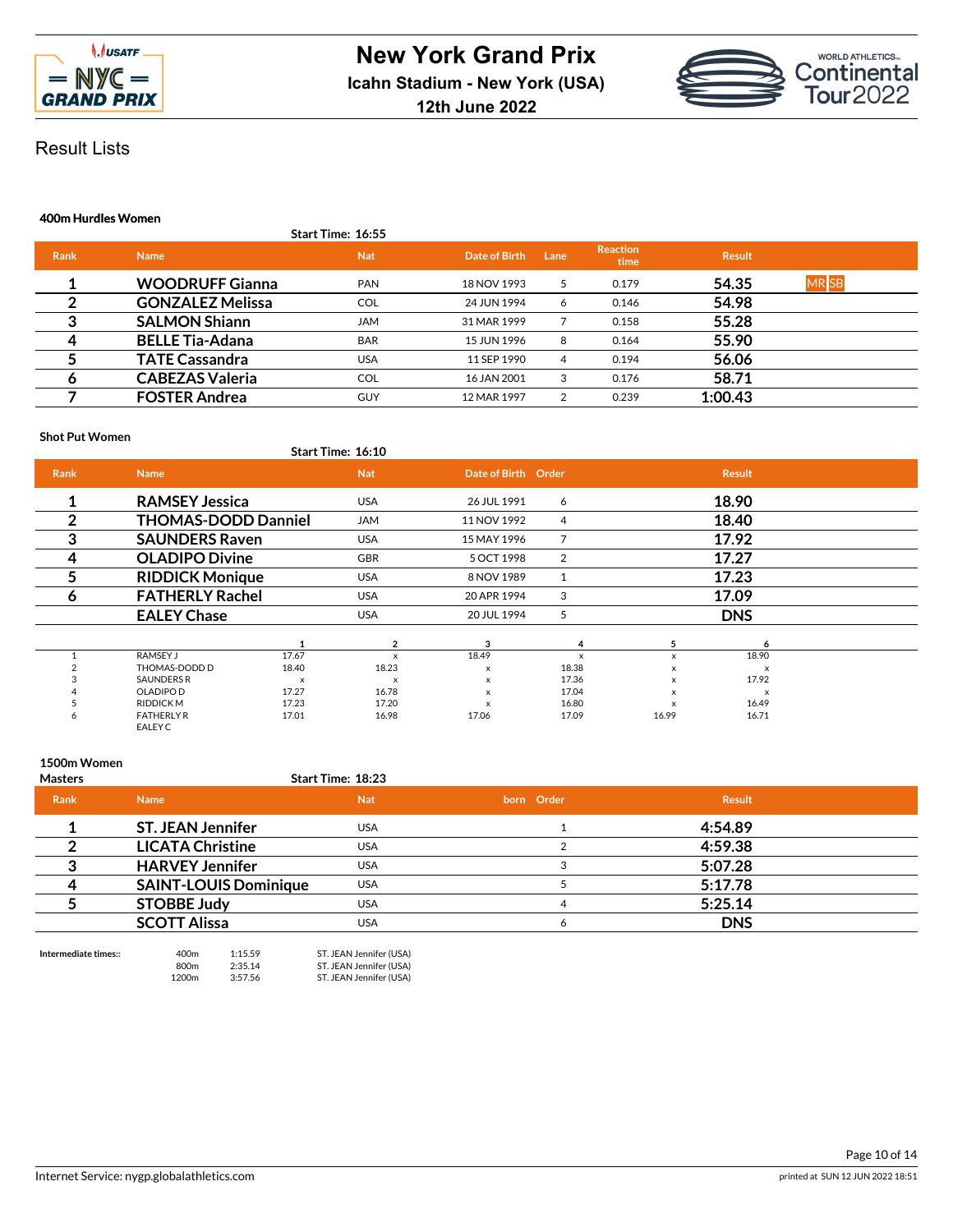



## **100m Open Women**

|             |                          | <b>Start Time: 13:20</b> |      |      |                         |               | Wind: $+1.5$ m/s |
|-------------|--------------------------|--------------------------|------|------|-------------------------|---------------|------------------|
| <b>Rank</b> | <b>Name</b>              | <b>Nat</b>               | born | Lane | <b>Reaction</b><br>time | <b>Result</b> |                  |
|             | <b>LOWE Rori</b>         | USA                      |      | 4    | 0.128                   | 11.81         |                  |
|             | <b>GONZALEZ Samantha</b> | <b>USA</b>               |      | o    | 0.175                   | 11.89         |                  |
|             | <b>CHAMBERS Verone</b>   | <b>USA</b>               |      |      | 0.148                   | 12.02         |                  |
|             | <b>PADILLA Toni</b>      | <b>USA</b>               |      |      | 0.155                   | 12.21         |                  |

## **200m Open Women**

|      |                          | Start Time: 13:50 |      |      |                         |               | Wind: $+0.9$ m/s |
|------|--------------------------|-------------------|------|------|-------------------------|---------------|------------------|
| Rank | <b>Name</b>              | <b>Nat</b>        | born | Lane | <b>Reaction</b><br>time | <b>Result</b> |                  |
|      | <b>ANDERSON Leah</b>     | <b>USA</b>        |      |      | 0.155                   | 23.39         |                  |
|      | <b>GONZALEZ Samantha</b> | <b>USA</b>        |      |      | 0.164                   | 24.08         |                  |
| ≏    | <b>BISIOLU Haisha</b>    | <b>USA</b>        |      | 4    | 0.180                   | 24.19         |                  |
| Δ    | <b>PADILLA Toni</b>      | <b>USA</b>        |      | 6    | 0.178                   | 25.03         |                  |
|      | <b>CRAWFORD Amanda</b>   | <b>USA</b>        |      |      |                         | <b>DNS</b>    |                  |

# **800m Open Women**

| <b>Calculated result</b> |                          | Start Time: 14:20 |      |                |               |           |  |
|--------------------------|--------------------------|-------------------|------|----------------|---------------|-----------|--|
| Rank                     | <b>Name</b>              | <b>Nat</b>        | born | Lane           | <b>Result</b> |           |  |
| 1                        | <b>LIPSEY Charlene</b>   | <b>USA</b>        | 91   | 7              | 2:00.39       | <b>SB</b> |  |
| $\overline{2}$           | NGARAMBE Yolanda         | <b>SWE</b>        |      | 4              | 2:02.82       |           |  |
| 3                        | <b>FRAY Jazmine</b>      | <b>JAM</b>        |      | 6              | 2:03.70       |           |  |
| 4                        | <b>SAUNDERS Claudia</b>  | <b>FRA</b>        | 94   | 8              | 2:03.82       |           |  |
| 5                        | <b>FINCH Gemma</b>       | <b>USA</b>        |      | 3              | 2:04.01       |           |  |
| 6                        | <b>BERKSON Maddy</b>     | <b>USA</b>        |      |                | 2:04.36       |           |  |
|                          | <b>WALTERS Rachel</b>    | <b>USA</b>        |      | $2 - 1$        | 2:05.64       |           |  |
| 8                        | <b>AYOUB Aziza</b>       | <b>PUR</b>        |      | 3              | 2:05.82       |           |  |
| 9                        | <b>SHEAD Jordan</b>      | <b>USA</b>        |      | $\overline{2}$ | 2:06.54       |           |  |
| 10                       | <b>MORRISSEY Jamie</b>   | <b>USA</b>        |      | 6              | 2:07.04       |           |  |
| 11                       | <b>McNAMARA Gina</b>     | <b>USA</b>        |      | $\overline{7}$ | 2:07.82       |           |  |
| 12                       | <b>ARAGON Danielle</b>   | <b>USA</b>        | 94   | 5              | 2:09.03       |           |  |
| 13                       | <b>WENNERSTEN Camryn</b> | <b>USA</b>        |      | 5              | 2:10.75       |           |  |
| 14                       | <b>MURRAY Andie</b>      | <b>USA</b>        |      | 4              | 2:13.38       |           |  |
|                          | <b>KING Mallory</b>      | <b>USA</b>        |      | $2 - 2$        | <b>DNF</b>    |           |  |
|                          | <b>NUTTALL Gemma</b>     | (PM) USA          |      | 8              | <b>DNS</b>    |           |  |
|                          |                          |                   |      |                |               |           |  |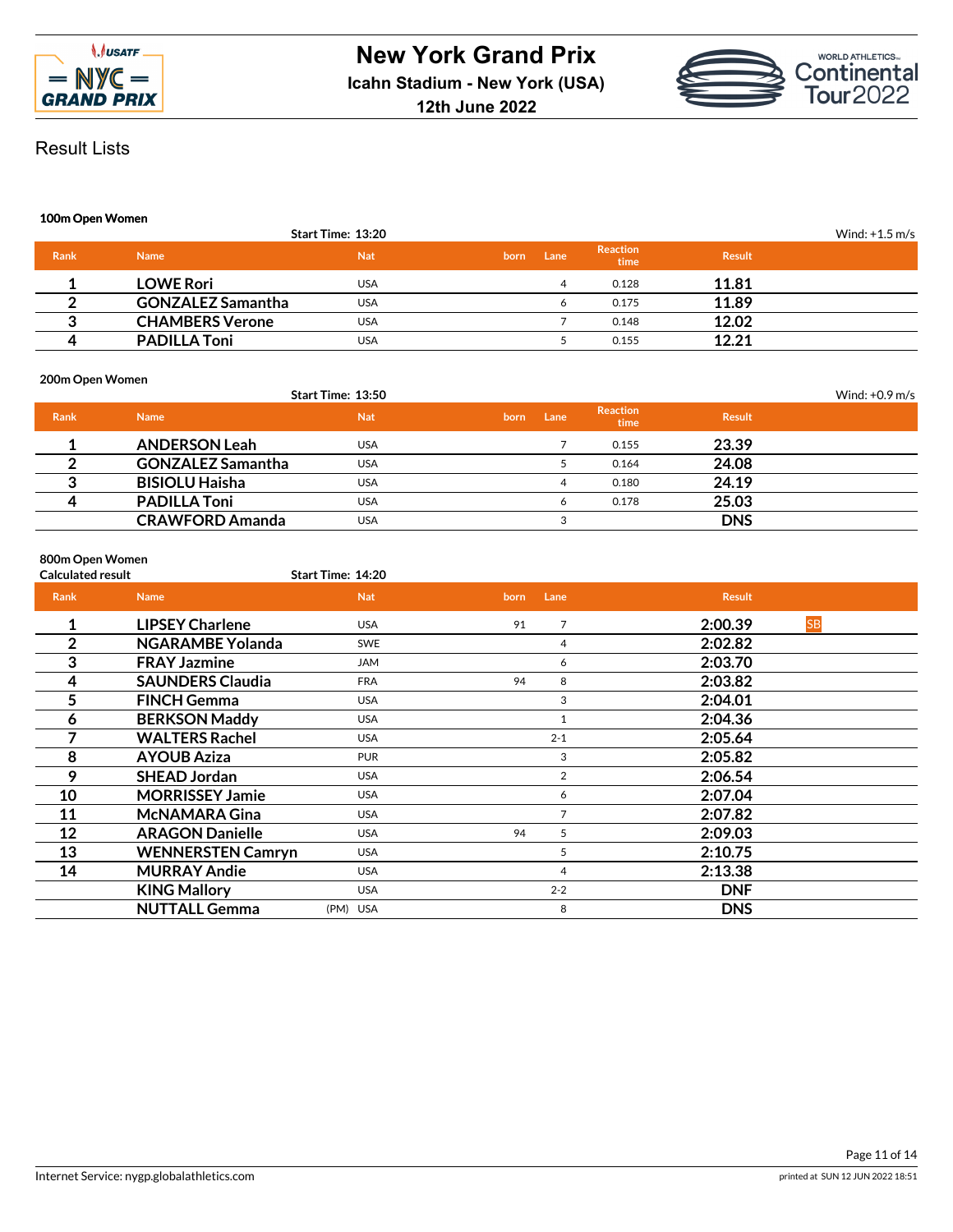



**800m Open Women**

| Heat 1 |                         | <b>Start Time: 14:20</b> |      |         |                      |  |
|--------|-------------------------|--------------------------|------|---------|----------------------|--|
| Rank   | <b>Name</b>             | <b>Nat</b>               | born | Lane    | <b>Result</b>        |  |
|        | <b>LIPSEY Charlene</b>  | <b>USA</b>               | 91   |         | 2:00.39<br><b>SB</b> |  |
|        | <b>NGARAMBE Yolanda</b> | <b>SWE</b>               |      | 4       | 2:02.82              |  |
|        | <b>FRAY Jazmine</b>     | JAM                      |      | 6       | 2:03.70              |  |
| 4      | <b>SAUNDERS Claudia</b> | <b>FRA</b>               | 94   | 8       | 2:03.82              |  |
|        | <b>FINCH Gemma</b>      | <b>USA</b>               |      | 3       | 2:04.01              |  |
| Ô      | <b>BERKSON Maddy</b>    | <b>USA</b>               |      |         | 2:04.36              |  |
|        | <b>WALTERS Rachel</b>   | <b>USA</b>               |      | $2 - 1$ | 2:05.64              |  |
| 8      | <b>ARAGON Danielle</b>  | <b>USA</b>               | 94   | 5       | 2:09.03              |  |
|        | <b>KING Mallory</b>     | <b>USA</b>               |      | $2 - 2$ | <b>DNF</b>           |  |

**Intermediate times::** 400m 1:00.29 KING Mallory (USA)

# **800m Open Women**

| Heat 2      |                          | <b>Start Time: 14:25</b> |              |               |  |
|-------------|--------------------------|--------------------------|--------------|---------------|--|
| <b>Rank</b> | <b>Name</b>              | <b>Nat</b>               | Lane<br>born | <b>Result</b> |  |
|             | <b>AYOUB Aziza</b>       | <b>PUR</b>               |              | 2:05.82       |  |
|             | <b>SHEAD Jordan</b>      | <b>USA</b>               |              | 2:06.54       |  |
|             | <b>MORRISSEY Jamie</b>   | <b>USA</b>               | r            | 2:07.04       |  |
|             | <b>McNAMARA Gina</b>     | <b>USA</b>               |              | 2:07.82       |  |
|             | <b>WENNERSTEN Camryn</b> | <b>USA</b>               |              | 2:10.75       |  |
|             | <b>MURRAY Andie</b>      | <b>USA</b>               | 4            | 2:13.38       |  |
|             | <b>NUTTALL Gemma</b>     | (PM) USA                 | 8            | <b>DNS</b>    |  |
|             |                          |                          |              |               |  |

**Intermediate times::** 400m 1:00.56 SHEAD Jordan (USA)

## **1500m Women**

| <b>Olympic Development</b> |                         | Start Time: 18:35 |            |               |  |
|----------------------------|-------------------------|-------------------|------------|---------------|--|
| Rank                       | <b>Name</b>             | <b>Nat</b>        | born Order | <b>Result</b> |  |
|                            | <b>NUTTALL Gemma</b>    | USA.              |            | 4:20.25       |  |
|                            | <b>ZAMMITTI Melissa</b> | <b>USA</b>        |            | 4:20.41       |  |
|                            | <b>NELSON Karisa</b>    | <b>USA</b>        |            | 4:20.43       |  |
|                            | <b>LODGE Melissa</b>    | <b>USA</b>        |            | 4:22.11       |  |
|                            | <b>RAMIREZ Elise</b>    | <b>USA</b>        | 6          | 4:23.33       |  |
|                            | <b>JUREW Anna</b>       | <b>USA</b>        |            | <b>DNF</b>    |  |
|                            | <b>MORRISSEY Jamie</b>  | <b>USA</b>        | 4          | <b>DNF</b>    |  |
|                            | <b>SHEAD Jordan</b>     | (PM) USA          | 8          | <b>DNS</b>    |  |

**Intermediate times::** 400m 1:07.61 JUREW Anna (USA)

800m 2:14.69 LODGE Melissa (USA)<br>1200m 3:25.96 LODGE Melissa (USA) 1200m 3:25.96 LODGE Melissa (USA)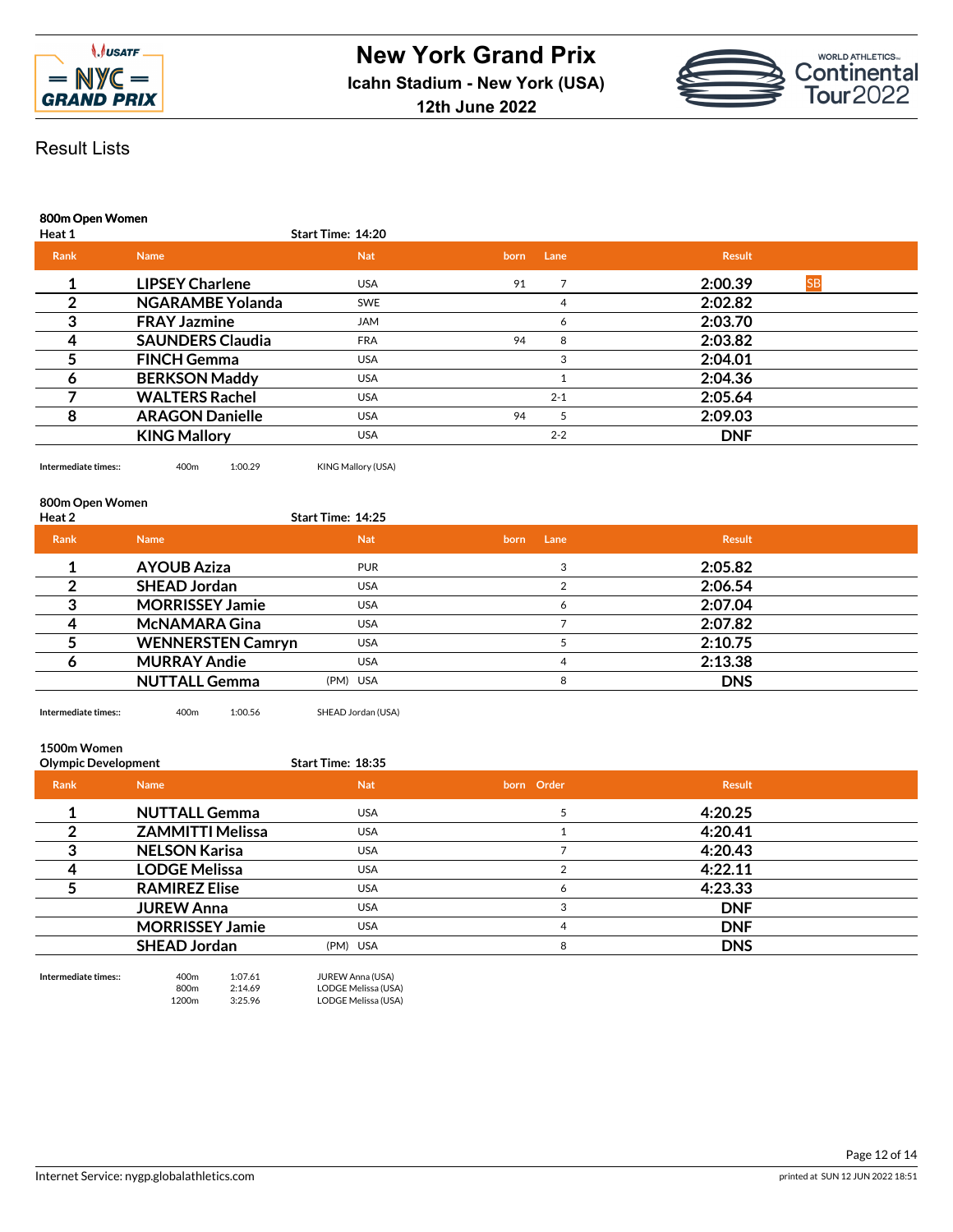



**100m Girls**

| <b>Fastest Girl in NYC</b> |                           | Start Time: 17:00 |              |               | Wind: $+2.2$ m/s |
|----------------------------|---------------------------|-------------------|--------------|---------------|------------------|
| Rank                       | <b>Name</b>               | <b>Nat</b>        | Lane<br>born | <b>Result</b> |                  |
|                            | <b>RILEY Abigail</b>      | <b>USA</b>        |              | 14.72         |                  |
|                            | <b>EWERS Blair</b>        | <b>USA</b>        | 6            | 15.01         |                  |
| 3                          | <b>MILES Kelsee</b>       | <b>USA</b>        | 4            | 15.36         |                  |
|                            | <b>ANDERSON Kanai</b>     | <b>USA</b>        |              | 15.73         |                  |
|                            | <b>RODRIGUEZ Victoria</b> | <b>USA</b>        | 3            | 16.04         |                  |
| 6                          | <b>EDUFUL Zurielle</b>    | <b>USA</b>        | $\mathbf Q$  | 16.30         |                  |
|                            | <b>PENNICOOKE Ari</b>     | <b>USA</b>        | 8            | 16.35         |                  |
| 8                          | <b>McPHERSON Clevecia</b> | <b>USA</b>        | 2            | 16.90         |                  |
| 9                          | <b>DOCKERY Nyla</b>       | <b>USA</b>        |              | 17.48         |                  |
|                            |                           |                   |              |               |                  |

**1 Mile Girls**

| $13 - 14$   |                              | Start Time: 15:34 |                |               |  |
|-------------|------------------------------|-------------------|----------------|---------------|--|
| <b>Rank</b> | <b>Name</b>                  | <b>Nat</b>        | born Order     | <b>Result</b> |  |
| 4           | <b>KLIESCH Katelyn</b>       | <b>USA</b>        | 9              | 5:19.40       |  |
| 2           | <b>DOUGLAS Naomi</b>         | <b>USA</b>        | 10             | 5:28.55       |  |
| 3           | <b>OTAVALO Valeria</b>       | <b>USA</b>        | 5              | 5:31.17       |  |
| 4           | <b>GRANT Julia</b>           | <b>USA</b>        | 8              | 5:38.65       |  |
| 5           | <b>McCULLOUGH Zoe</b>        | <b>USA</b>        | 6              | 5:39.15       |  |
| 6           | <b>PUTKA Gigi</b>            | <b>USA</b>        | 3              | 5:44.61       |  |
|             | <b>PUTKA Macy</b>            | <b>USA</b>        |                | 5:47.77       |  |
| 8           | <b>NINA Lia</b>              | <b>USA</b>        |                | 5:58.50       |  |
| 9           | <b>OWOLABI-FAJANA Aneika</b> | <b>USA</b>        | $\overline{2}$ | 5:59.52       |  |
|             | <b>BACKUS Genevieve</b>      | <b>USA</b>        | 11             | <b>DNS</b>    |  |
|             | <b>WILLIAMS Sky</b>          | <b>USA</b>        | 4              | <b>DNS</b>    |  |
|             |                              |                   |                |               |  |

| Intermediate times:: | 400 <sub>m</sub>  | 1:15.33 | KLIESCH Katelyn (USA) |
|----------------------|-------------------|---------|-----------------------|
|                      | 800 <sub>m</sub>  | 2:36.82 | KLIESCH Katelyn (USA) |
|                      | 1200 <sub>m</sub> | 4:01.07 | KLIESCH Katelyn (USA) |